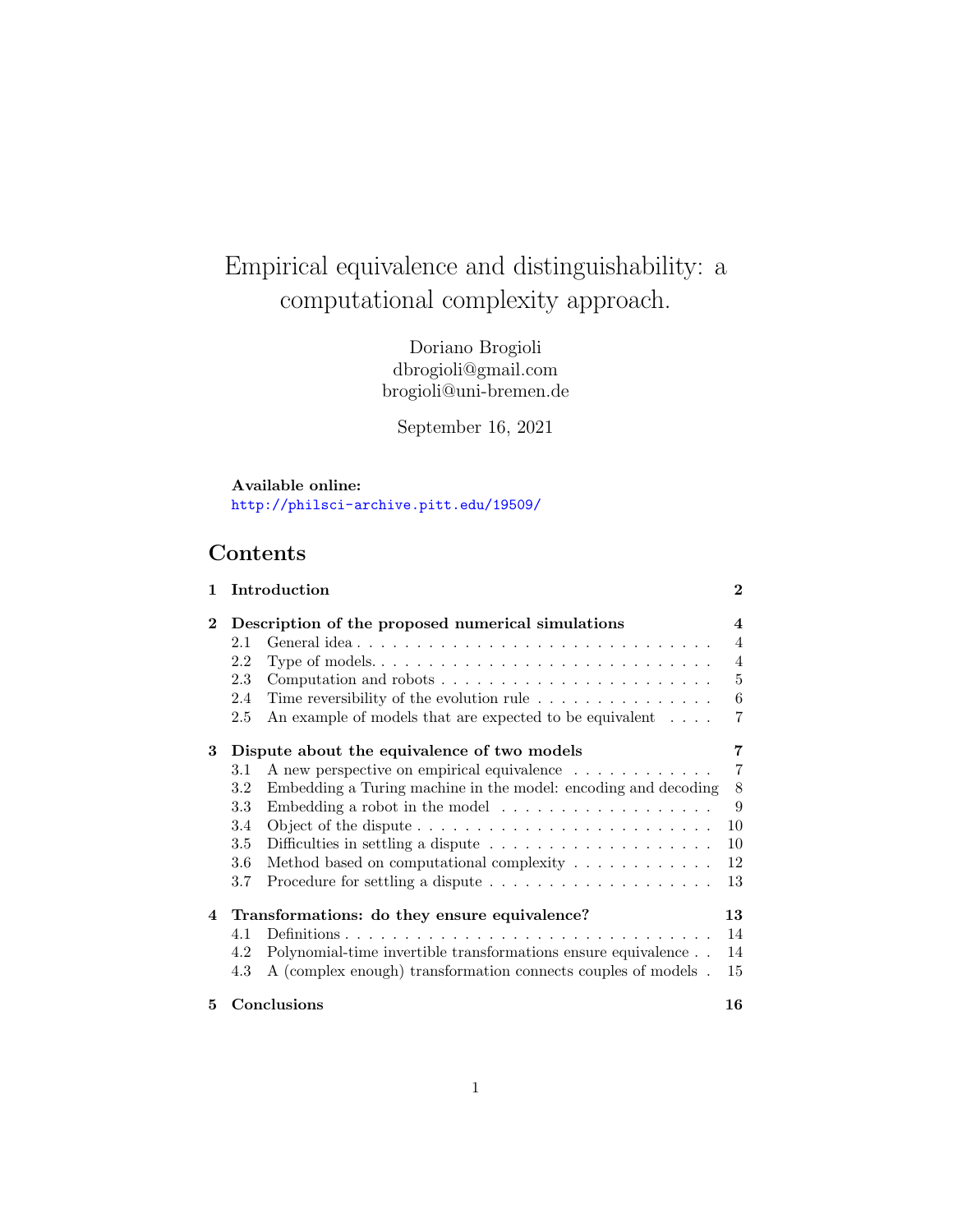## <span id="page-1-0"></span>1 Introduction

Scientists check their theories by comparing the predictions with observations and experimental results. This operation is routinely performed by scientists, but subtleties arise when it is discussed in depth. The philosophical background of this discussion relies on the concept of "data equivalence".

Duhem has pointd out that, for any theory  $T$ , a data equivalent rival theory  $T'$  can be found. The same author also discussed the difficulties in the comparison between a theory and experiments: the experiments often rely on additional hypothesis, making a direct comparison problematic [\[1\]](#page-15-1). An extremely critical point of view is expressed by the Quine-Duhem thesis, radically questioning the possibilty of comparing an experiment with a single theory or with a small set of theories. Such difficulties lead to the development of the deeper concept of "empirical equivalence" [\[2,](#page-15-2) [3,](#page-15-3) [4,](#page-15-4) [5\]](#page-15-5).

Data equivalence and empirical equivalence have been discussed in particular in relation with realism  $[6, 7]$  $[6, 7]$  $[6, 7]$ ; shortly, it is discussed if a realistic point of view can be kept also when there are multiple rival theories which are either data equivalent or emipirically equivalent.

Roughly speaking, the difficulties in comparing experiments to theories arise due to the intricate relations among the theories describing the various aspects of the experiment and the hypothesis on the behavior of the instruments; the situation becomes even more complex when possible non-deterministic phenomena are taken into account, including experimental errors, quantum nondeterminism and non-determinism of statistical theories such as statistical mechanics and thermodynamics.

In this paper, I propose to tackle the problem from an alternative point of view. I suggest to hypothetically consider a world that is determined by known rules, and to discuss what its inhabitants would be able to discover about the rules. Although this situation is different from real science (we will start from a privileged situation, in which we already know the "real" theory), I argue that this study could give hints about significant real problems of epistemology.

This approach is inspired by the widespread use of computer-based simulations in every field of science, from fundamental physics (e.g. numerical calculations of fundamental particle interactions) to biology (e.g. flock dynamics). The target of the simulation is not necessarily limited to an accurate modelling of a real system, but is sometimes used to get a general understanding of a concept. An example is the theory of the so-called "sand piles" [\[8\]](#page-16-1): although the similarity to real piles of sand is limited, they have been used as a prototype for the concept of self-organized criticality, which is common in nature.

The usual application of computer-based simulation in science is to calculate results of a model and compare them with experiments. This application does not significantly involve epistemological problems: it is assumed that the scientist performing the experiments and the simulations is "external" with respect to both. I underline that the target of the present study is different, i.e. addressing the issues of epistemology by simulating not only the system, but also the process of making experiments and drawing conclusions. More imaginatively,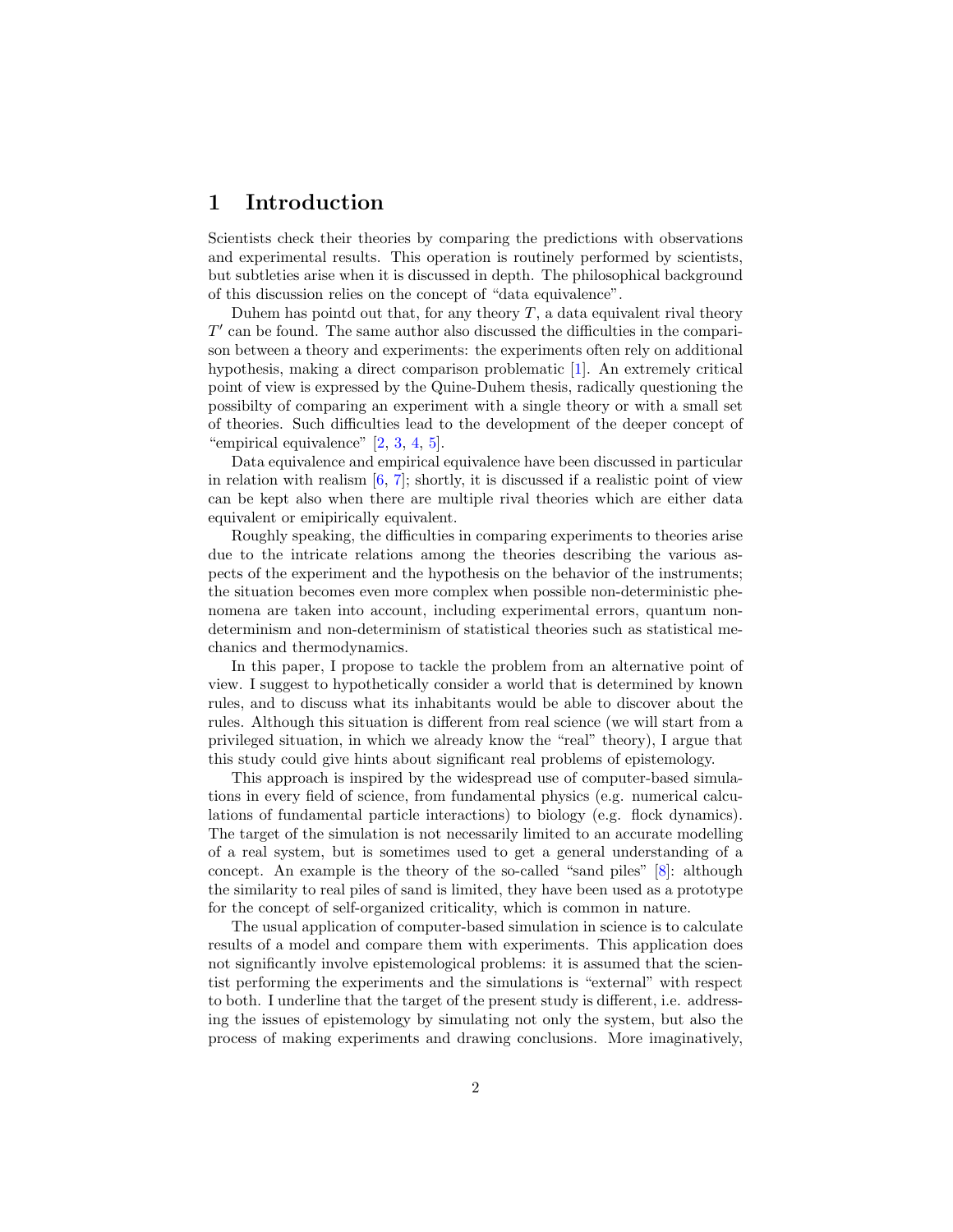the aim is to try to understand what the inhabitants of a hypothetical world could understand about the physical laws of their world, by simulating not only the phenomena but also the inhabitants themselves. This can be described as inspecting the "internal" point of view. Despite the widespread use of computer simulations, to my knowledge this approach has never been attempted in the field of philosophy of science, at least in the form that I am proposing here.

The idea of simulating a world with a computer, and studying the limits to the knowledge of its inhabitants, could appear unfeasible in practice: the simulation of a whole experimental setup, and, in principle, of the scientist performing the experiment, including his brain, is beyond the capacity of computers. I will limit the discussion to very simplified simulations and entities performing experiments (robots rather than humans). The very limited target is only a first attempt in this direction, which can be expanded in the future. Although limited, the discussion already captures some of the features of real systems. Moreover, and more significantly, I will not present results of computer simulations, but rather I will focus on the definition of the problem and on the derivation of some general laws. In other words, I will present a discussion of "thought computer simulations" (where the term "thought" has a meaning similar to the meaning it has in the expression "thought experiments"). This way of proceeding has been already proved fruitfully, for example in the case of the theorems obtained on the Turing machines: they were actually "thought experiments" discussed in advance with respect to the real development of computers; they gave interesting results independently of the practical realisation of the machines.

In Sect. [2,](#page-3-0) I describe the proposed thought computer simulations. The simulation includes the hypothetical physical world and an entity in it, which can be thought about as a robot, which performs experiments. The aim of the experiments performed by the robot is to discover the governing rules of the simulation; more precisely, I will focus on the possibility of distinguishing between two models, i.e. to understand if the two models are empitically equivalent or not. In Sect. [3](#page-6-1) I show that drawing a conclusion on the empitical equivalence of two models is tricky and some subtleties arise; I show how a proper discussion of the equivalence can be performed and how to settle a dispute on the topic. This discussion is based on computational complexity theory [\[9\]](#page-16-2). It has been already noticed that this theory provides a deep characterisation of physical concepts [\[10\]](#page-16-3).

In physics, an important role is played by "transformations" which connect different models. They are often assumed to imply equivalence (in some rather vague sense). For example, the change of reference system is actually a transformation between two systems which are mathematically different, but are physically the same. A similar role is played by canonical transformations in Hamiltonian mechanics. Section [4](#page-12-1) discusses what is implied by the presence of a transformation between two models. In particular, I mathematically prove a sufficient condition for empirical equivalence of two models, valid for the thought computer simulations under discussion, based on the presence of a transformation between the models with a property expressed in terms of computational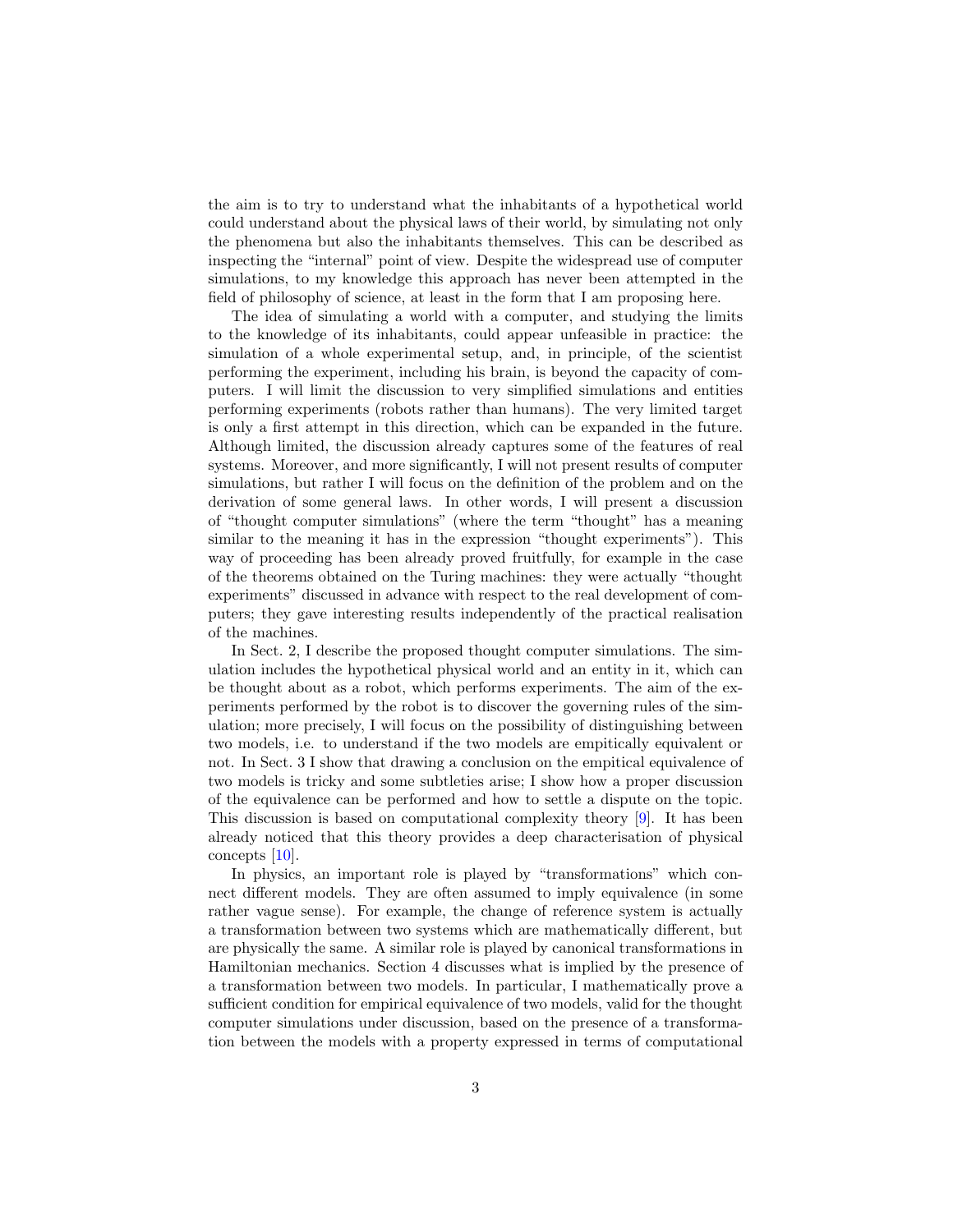complexity. This is a first result showing the power of the proposed approach.

I emphasize that the approach based on the simulation of the whole system, including the experimental apparatus, is relevant not only for reaching a deeper understanding of epistemology per se, but also for the direct consequences on science. Indeed, there are situations in which the relation between the object of the experiment and the experimental system, possibly including the scientist performing the experiment, has not been clarified. One example is the quantum mechanics: the various interpretations and the various alternative theories proliferated because of the apparent effect of the measuring apparatus on the outcome of the experiment. Another example is the concept of entropy: it has been described as a measure of non-knowledge, thus it can be discussed in the framework of the proposed study.

## <span id="page-3-0"></span>2 Description of the proposed numerical simulations

#### <span id="page-3-1"></span>2.1 General idea

Here I call a "model" a mathematical model characterized by a state  $s(t)$  which changes with time t. The model is defined by a law which fully determines  $s(t)$ once the initial state  $s(0)$  is given. Under this definition we find, for example, the classical mechanics; the wavefunctions of quantum mechanics can be also described in this way, although the outcomes of a measurement do not fit in this view.

We see that the model fully defines the world that we aim at studing, once the initial state is given. The proposed computer simulations consist in calculating  $s(t)$  from a given initial  $s(t = 0)$ . In order to investigate the operation of performing experiments, I propose to embed a "robot" inside the model, i.e. to give a particular initial state which describes something that can be interpreted as a machine able to perform mechanical operations. The machine must be able to execute a program and perform calculations, in order to draw conclusions.

It is important to notice that the models do not need to give results similar to real experiments. The idea, indeed, is to study hypothetical worlds with rules which can be different from each other, and from the real world, with the aim of getting a better understanding of the process of making experiments.

#### <span id="page-3-2"></span>2.2 Type of models.

Fundamental physical models are based on a continuous description of space and time. Here, I focus instead on discrete models, in which the state  $s$  is represented by a set of bits (possibly, infinite) which change in discrete time steps. This simplification allows us to apply more easily the concepts of computational complexity in the following.

The mathematical notation used here is the following. The state  $s$  is defined by the bits  $s_i$ . The time is discrete. The rule governing the model is defined by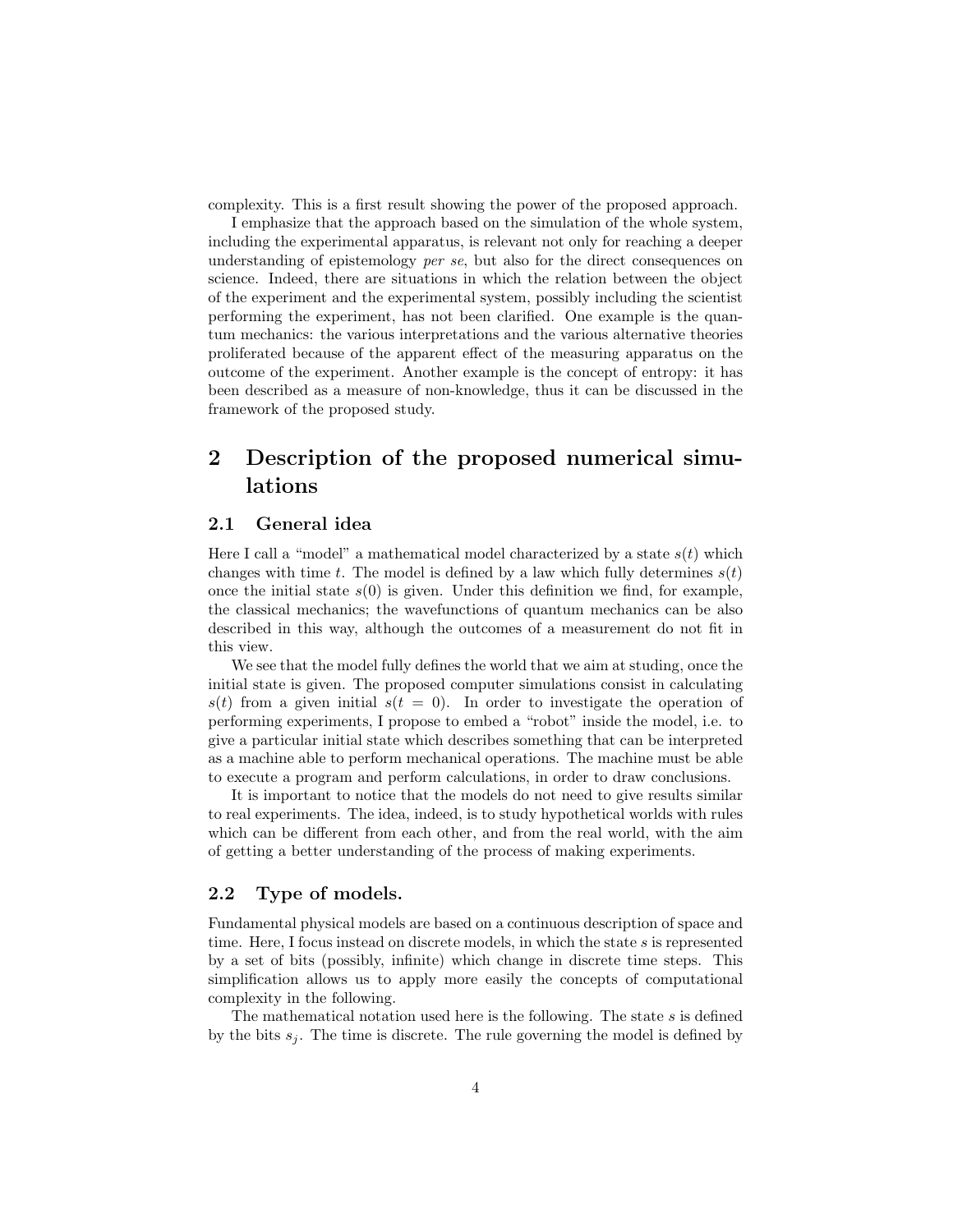an "evolution rule" (a function)  $F$ :

$$
s(t+1) = F[s(t)]\tag{1}
$$

As an example of such models, I mention the cellular automata. Such models are based on a set of cells, distributed on a lattice with defined neighborehood relations, in turn, defining the dimensionality. Each cell, at a given time, has a cell state, expressed by a number. The representation of the cell states of all the cells as a sequence of bits is the state s of the cellular automaton. At each time-step, the new state of cell j,  $s_i (t + 1)$ , is calculated based on the current states (at time  $t$ ) of the cell  $j$  itself and of the neighboring cells. A famous example of cellular automaton is the game of life (GoL) [\[11\]](#page-16-4); various cellular automata are reviewd in Ref. [\[12\]](#page-16-5)

Another example of discrete model is the sequence of snapshots of a computer. The state s represents the content of the memory and of the CPU registers, while the evolution rule is defined by the machine language of the CPU. More formally, we can think of the snapshots of a Turing machine: s codes the contents of the tapes and the Turing machine state. In this case, the evolution rule is determined by the Turing machine itself; the above-mentioned example of the computer is similar to the case of the universal Turing machine.

#### <span id="page-4-0"></span>2.3 Computation and robots

To our purpose, the model must be powerful enough to enable the description of the experimental apparatus and of its control logic. The cellular automata are actually quite powerful. Indeed it is known that many of them are "Turinguniversal": roughly, it means that it is possible to implement any arbitrary Turing machine in it, so that the automaton itself behaves as a universal Turing machine. In other words, it is possible to give a suitable initial lattice which evolves similarly to a Turing machine (or a real computer) [\[13\]](#page-16-6). Examples of Turing-universal cellular automata are the above-mentioned GoL [\[14\]](#page-16-7) and "Rule 110" [\[15\]](#page-16-8).

The other example of discrete model given in Sect. [2.2,](#page-3-2) the snapshots of a computer or of a Turing machine, is also powerful: indeed, a universal Turing machine is used, by definition, to define the Turing-universalily.

With a highly imaginative representation, the idea of "embedding a robot in the model" would be to chose the initial state so that a machine, similar to a robot, is simulated inside the model. The control of the robot is through a computer, embedded in the model too, which is able to execute a program, having the power of a universal Turing machine. In addition to be able to execute the instructions needed by the requirement of Turing-universality, the machine will be able to execute some special instructions, corresponding to the operation of the robot: they will control the actuators and receive the feedbacks from sensors.

More concretely, the idea suggested here is that of a universal Turing machine, implemented inside the model, having a (finite) set of additional function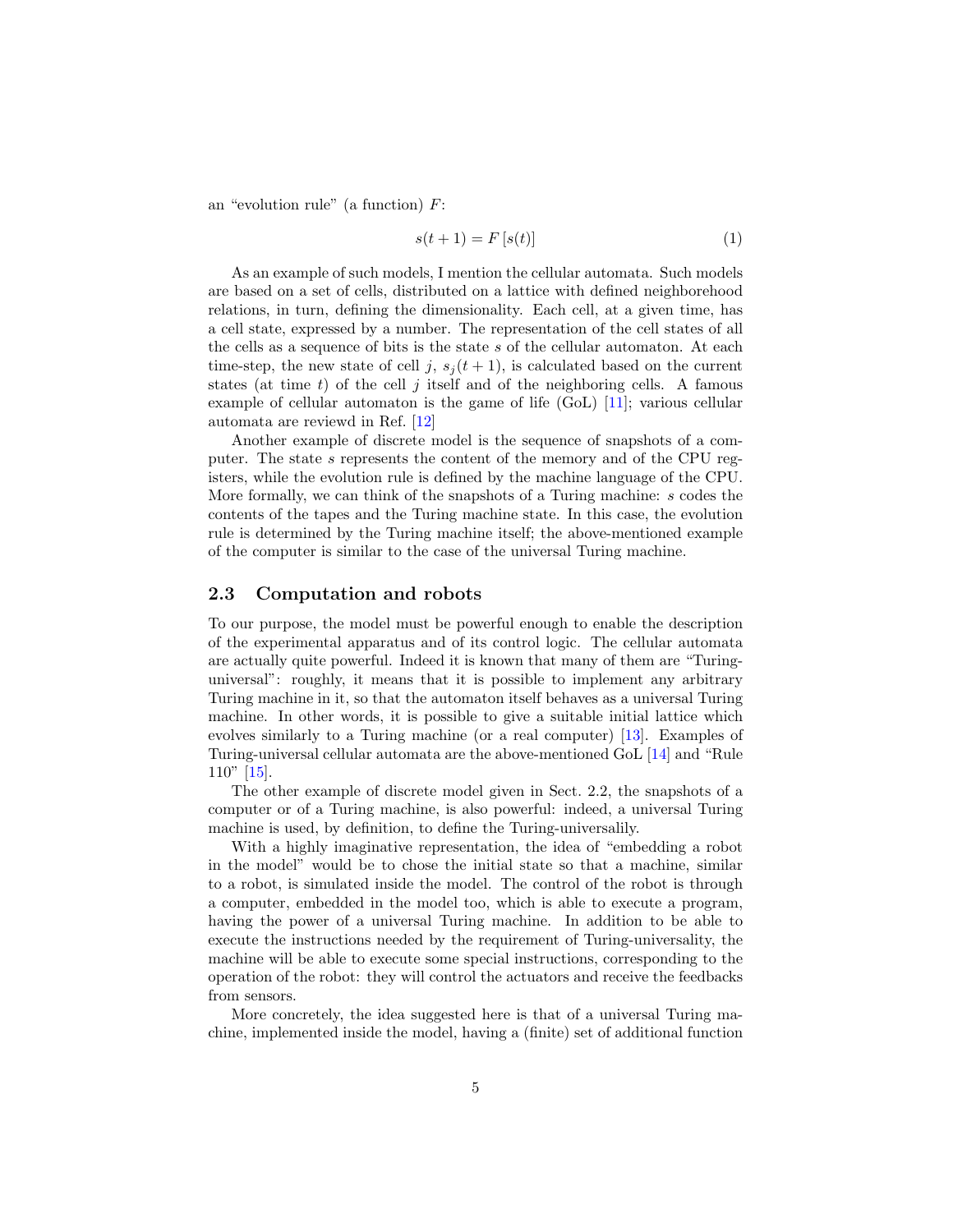which represent the interaction of the Turing machine with the rest of the model, the enviroment in which the Turing machine is embedded. The universal Turing machine plus the special interaction functions will be called "the robot", althought such functions can be thought of as relatively simple and physically very different from a robot. The researcher (the real human who wants to investigate the procedure of making an experiments by using the methods discussed here) chooses a model, constructs the initial state implementing the universal Turing machine, uploads a program for the robot, runs it and looks at the result of the calculation of the machine (or, better, of the operation of the robot). Clearly, by simply interacting with a pure universal Turing machine, the researcher would never learn anything on the evolution rule of the model: the special interaction functions must be used by the program.

This approach has never been proposed previously, nor explicit examples have been given, so it is not even clear if such a robot can be simulated in a model. However, situations bearing some similarity have been considered. For example, in special cellular automata, it was possible to simulate a selfreplicating robot [\[16\]](#page-16-9). On the other hand, the possibility that such a robot can be embedded in the model, and that it can actually discover some of the rules of the model itself, is the topic of the very preliminary discussion presented here.

#### <span id="page-5-0"></span>2.4 Time reversibility of the evolution rule

Mamy fundamental theories are time-symmetric, e.g. Newtonian mechanics, i.e. the time-evolution equations remain the same if time t is changed with  $-t$ . Theories derived from a time-symmetric theory, by averaging or coarse-graining, can be non-time-symmetric, such as hydrodyamics or statistical mechanics. Here I will assume a weaker condition, called "reversibility": it means that it is possible to evaluate the evolution of a state  $s(t)$ , at time t, for instants both following and preceding t.

In discrete systems, considered here, reversibility is expressed by the condition that F is invertible, i.e. the inverse of F exists,  $F^{-1}$ , so that it is possible to write:

$$
s(t-1) = F^{-1}[s(t)]
$$
\n(2)

Reversible Turing machines (and, more in general, reversible computers) have been studied [\[17\]](#page-16-10), although (regular) Turing machines are not reversible. The phenomena on which computers are based are thought to be reversible. In real computers, each computer state (Turing-state) corresponds to a moltitude of states of the physical system (micro-states); this explains how the timereversible physical substrate can generate a non-reversible computer.

In analogy with the real computers, I will assume that the discrete models considered here are time-reversible, that the Turing machines implemented in them are non-reversible, and that each Turing-state corresponds to a moltitude of micro-states. The reason for this choice will become more clear in the following, in relation with the problem of simulation of a model in another.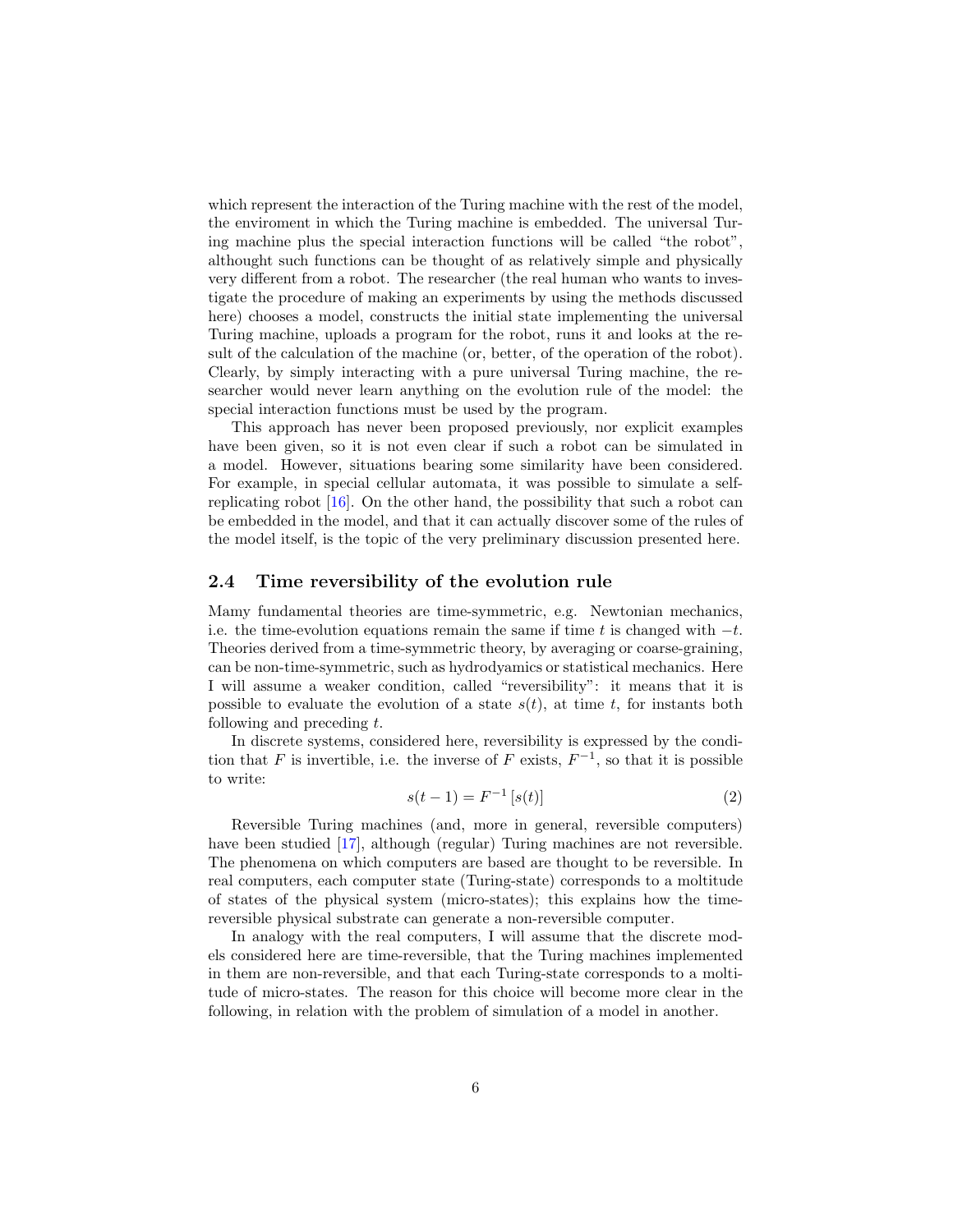#### <span id="page-6-0"></span>2.5 An example of models that are expected to be equivalent

At this stage of description of the proposed approach, it has not been explained yet if it is possible to find two models that can be proved to be equivalent, nor if two non-equivalent models can be found. To clarify this point, I show that there are couples of models which should result equivalent, if the approach correctly represents the equivalence from the internal point of view. An example is the following.

<span id="page-6-3"></span>**Example 1.** Given an evolution rule F, a different evolution rule  $\overline{F}$  is obtained by "flipping all the bits":

$$
\bar{F}_j(s_i) = \neg F_j(\neg s_i) \tag{3}
$$

where the operator  $\neg$  represents the negation of a bit.

It can be easily seen that, if  $s_i(t)$  is a sequence of states obeying the evolution rule F, then  $\neg s_i(t)$  obeys the bit-flipped evolution rule  $\overline{F}$ . In other words, the difference between the two models is simply the representation of the bits, which appears only from an external point of view: intuitively, we expect that any F and  $\bar{F}$  will result equivalent.

## <span id="page-6-1"></span>3 Dispute about the equivalence of two models

#### <span id="page-6-2"></span>3.1 A new perspective on empirical equivalence

Usually, the numerical simulation is used to calculate results of a model; the results expected from the model are then compared with the results of real experiments. The researcher has an *external point of view*, i.e. it sees from outside both the experimental system and the numerical simulation. If two simulations of models  $\alpha$  and  $\beta$  give the same experimentally testable results, then the models are judged empirically equivalent.

The present approach is radically different. I imagine that the two models  $\alpha$  and  $\beta$  are simulated by the computer, including the experimental apparatus and a robot making the experiment, and I wonder if it is possible to perform an experiment which gives different results in  $\alpha$  and  $\beta$ . If not, the two cellular automata are deemed empirically equivalent. This represents the new perspective on empirical equivalence, based on an internal point of view. In the following, the term "equivalence" will refer to this notion of equivalence, evaluated by simulating the robot performing experiments, and will thus refer to the "internal point of view".

It is important to emphasize here that I do not expect that the robot itself performs a heuristic process to discover the evolution rule  $F$ : this would require an investigation of artificial intelligence. Instead, the interpretation of the results of the experiments is left to the researchers, the (real, human) scientists that are making the computer simulation.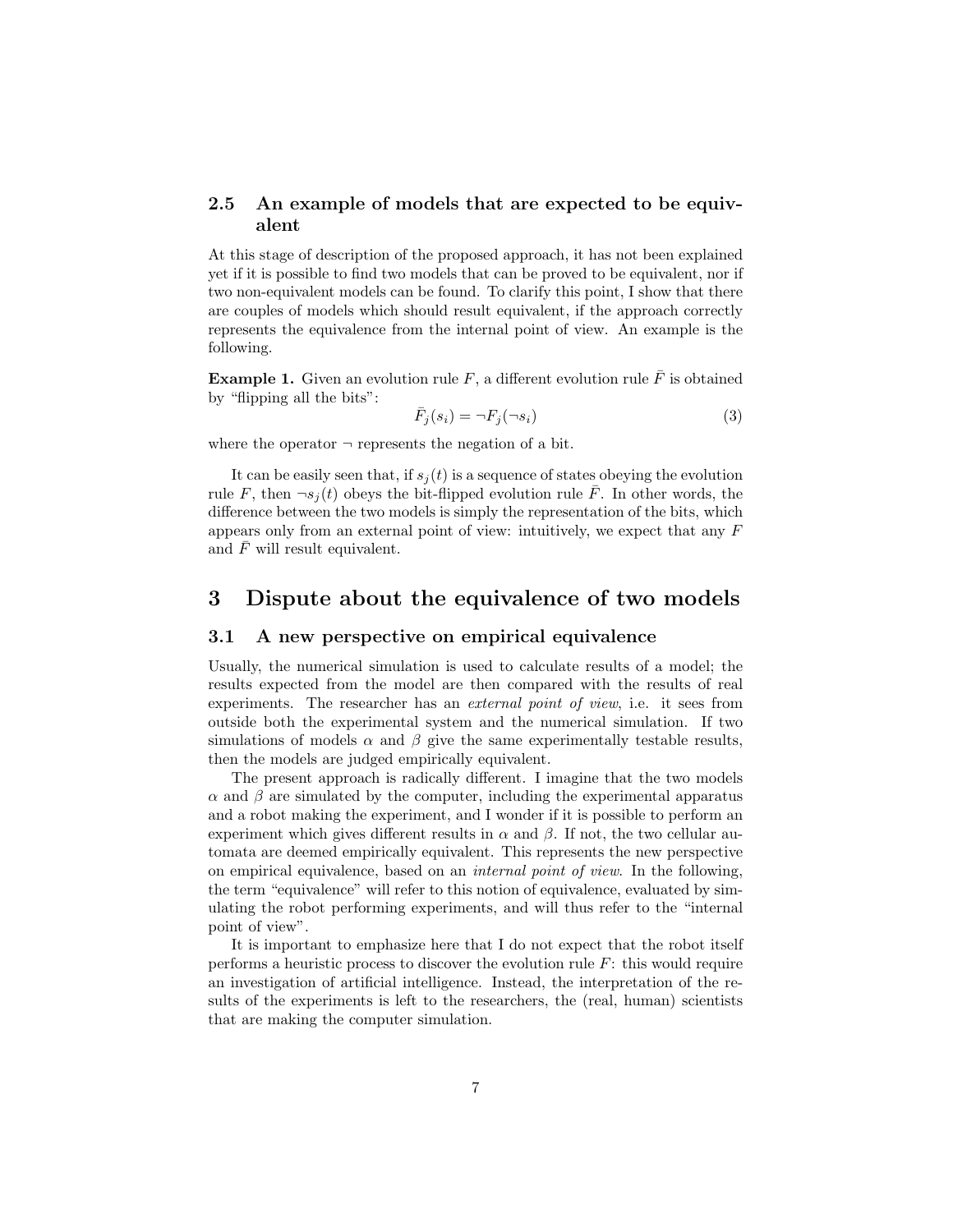In order to clarify the concept, I visualize it as a dispute between two researchers,  $\Phi$  and  $\Psi$ , about the equivalence of two models  $\alpha$  and  $\beta$ :  $\Phi$  thinks that  $\alpha$  and  $\beta$  are equivalent,  $\Psi$  thinks that they are non-equivalent. Here, the equivalence has the above-described meaning of "equivalence from the internal point of view". Simply inspecting some sequences of states  $s(t)$  was not enough to solve the dispute, so they try to inspect the "internal point of view" by embedding a robot in the models  $\alpha$  and  $\beta$  and controlling it through a program. The two researchers write various programs for the robot and observe the results of the machine calculation and robot operation. By this interaction, the researchers try to prove their opinion. This section is devoted to the formalization of such a procedure and to the discussion of some problems which arise in the analysis of the results.

## <span id="page-7-0"></span>3.2 Embedding a Turing machine in the model: encoding and decoding

The robot embedded in the model, having the task of performing experiments, must have a control logic. I suggest that this control logic must have at least the power of the Turing machine; the reason will be clear in the following. If it is possible to describe any arbitrary Turing machine in the model, as we aim to do, then the model is said to be Turing-universal.

The concept of "universal machine" was developed by Turing, who showed the existence of a machine (nowadays called "universal Turing machine") that can be programmed in order to behave as any other desired Turing machine [\[18\]](#page-16-11). Roughly, the machine takes as inputs two strings, the first representing the program  $p$  to be executed and the second the data  $d$  on which the program must run. In the case of the machine proposed by Turing, it was clear from the definition that his "universal machine" was able to simulate the behaviour of any specific Turing machine.

When we want to discuss the Turing-universality of a given cellular automaton, however, subtleties arise [\[19\]](#page-16-12). The researcher who wants to prove that a cellular automaton is Turing-universal must provide two functions, the encoder E and the decoded D. The former translates the couple  $p, d$  into an initial state  $s(t = 0) = E(p, d)$ ; the latter takes a state  $s(t)$  at a given time t as argument and returns the halting state of the machine, i.e.  $D[s(t)]$  can be either "accept", "reject", or "not finished".

The above-mentioned subtleties stem from the possibility that the researcher, who provides  $E$  and  $D$ , could conceal the execution of the program  $p$  inside  $E$ or D. For example, E could execute the program  $p$  on the data  $d$ , calculate the outcome, and return it encoded into  $s(t = 0)$ ; then, D simply decodes  $s(t = 0)$ , thus giving the corret outcome of the calculation; however, in this example it is clear that no calculation was performed by the cellular automaton itself.

In order to overcome this proble, the definition of "Turing universality" require that E and D have additional properties. Rougly, it is requested that  $E$ and D have a complexity smaller than the Turing machine, so that they cannot perform an arbitrary program p on data d.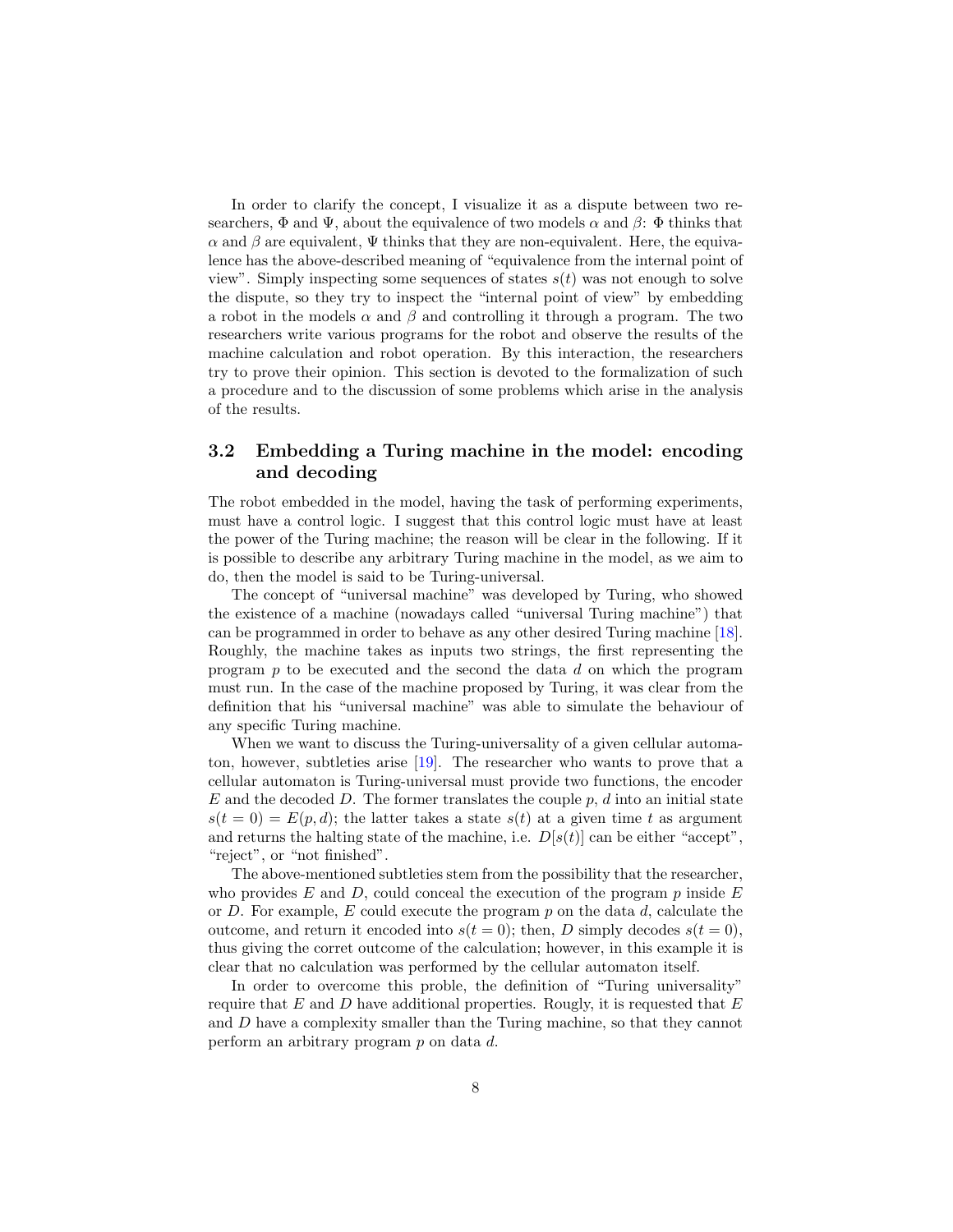- In Turing-universality, the coding and decoding functions are required to be (total) computable functions [\[20,](#page-16-13) [21\]](#page-16-14) (roughly, they can be computed in a given finite time for every input). The implemented Turing machine instead calculates partial functions (roughly, functions for which it is not guaranteed that the calculation halts)
- $\bullet$  In related case of circuit-universality  $[22]$ , the coding and decoding algorithms are required to be in the complexity class  $NC$  (see Ref. [\[9\]](#page-16-2)). Instead, the calculation of the output  $c(i)$  of the implemented circuit is a P-complete problem. It is conjectured that P-complete problems are more complex than  $NC$ , thus  $E$  and  $D$  cannot conceal the operation of calculating the output of the program.

These requirements prevent to conceal the calculation performed by the implemented Turing machine inside the encoding and decoding operations: we can say that the calculation of the output of the Turing machine or of the circuit is genuinely performed by the cellular automaton.

For the sake of the following discussion, I will assume that  $E$  and  $D$  can be calculated in polynomial time in the size of their inputs. In this way, E and D will not be able to conceal the calculation of, e.g., an EXP problem, which can however be calculated by a computer. Here, it is worth remarking that it has been proved that there are problems that are in EXP but not in P.

It must be remarked that the inspection of the code for the calculation of  $E$  and  $D$  could not naïvely lead to a clear answer to the question whether it conceals the execution of the program  $p$ ; it is even possible that the researcher her/himself who provided  $E$  and  $D$  is not aware that they actually conceal the calculation of  $p$ . This is the reason why the above-mentioned procedure, based on the calculation complexity, is needed.

#### <span id="page-8-0"></span>3.3 Embedding a robot in the model

Up to now, I only discussed the embedding of a Turing machine. Embedding a robot has been also discussed in literature in some specific cases, such as for the replicating automa [\[16\]](#page-16-9). I do not show the feasibility of such operation in a general case. Rather, I assume that, if this is feasible, the control of the robot will take place through the implemented universal Turing machine. In the case of a "normal" universal Turing machine, the program  $p$  is the description of a Turing machine, the one that must be calculated. In the case of the robot, the universal Turing machine will have a given set of additional functions, which operate on the robot.

Less formally, we can think of  $p$  as a program written, e.g., in C. With the standard set of C commands, we can write a C program which performs the calculation of any Turing machine. But now we add a set of additional functions to operate the robot, interacting with actuators and sensors.

After this stage, the researcher will be able to interact with the model by writing programs p (possibly operating the robot) and looking at the output of the program.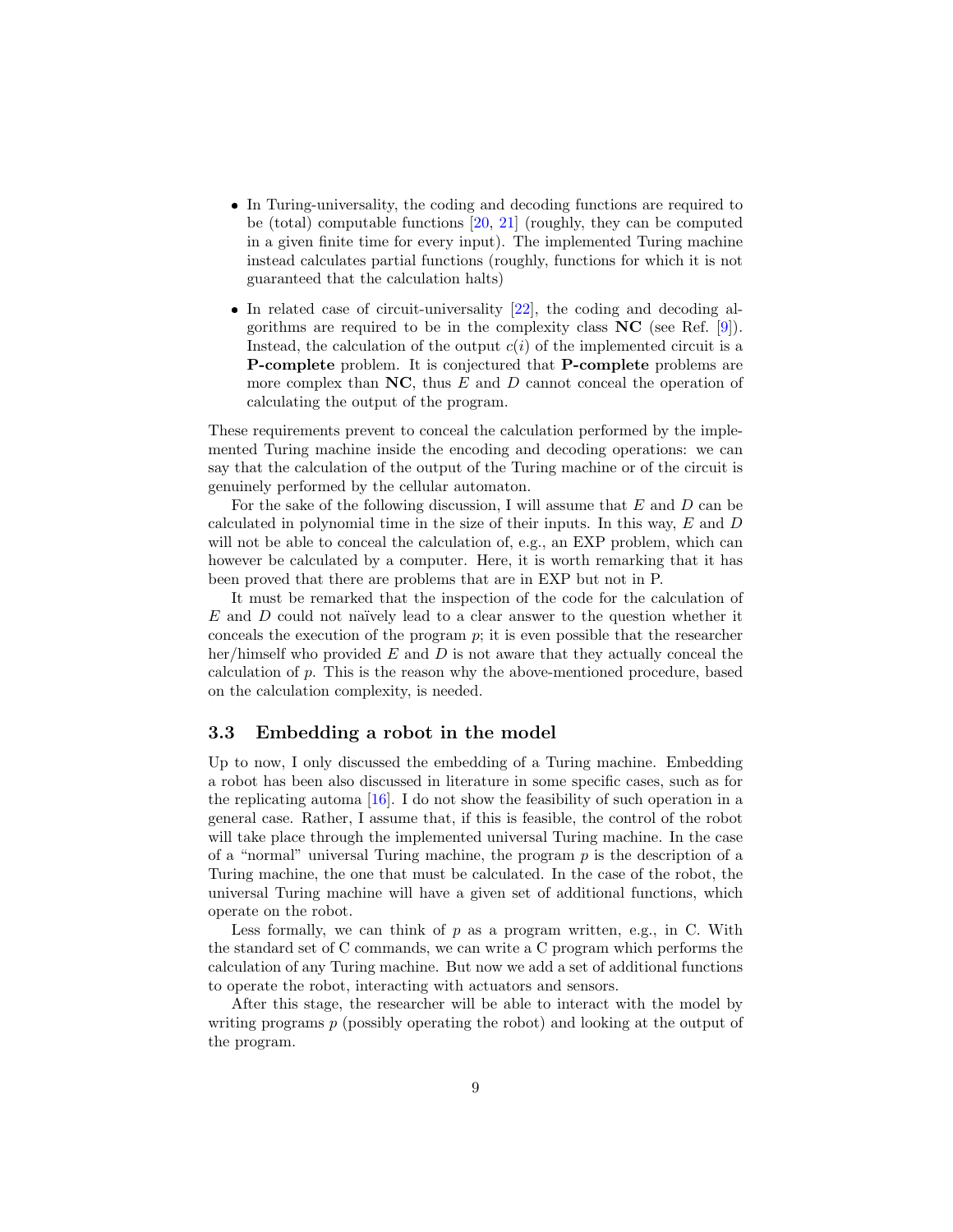#### <span id="page-9-0"></span>3.4 Object of the dispute

I discuss here what happens when there is a dispute between two researchers,  $\Phi$  and  $\Psi$ , about the equivalence of two models  $\alpha$  and  $\beta$ . I assume that  $\Phi$  thinks that  $\alpha$  and  $\beta$  are equivalent, while  $\Psi$  thinks that they are non-equivalent.  $\Phi$  and  $\Psi$  propose encoding and decoding procedures, E and D, for the two models  $\alpha$ and  $\beta$  (so we have  $E_{\alpha}$ ,  $E_{\beta}$ ,  $D_{\alpha}$ , and  $D_{\beta}$ ). Then they write programs p and run them in the two models.  $\Phi$  aims at showing that the results are always equal in the two models, instead  $\Psi$  aims at showing that at least one program gives different results in the two models. It must be emphasized here once again that the programs are actually "robot programs", since their language admits a set of instructions for operating the robot, and are not just programs for a universal Turing machine.

#### <span id="page-9-1"></span>3.5 Difficulties in settling a dispute

Naïvely, it could be argued that the inspection of the internal point of view could be discussed simply by starting with some initial state, originating a certain phenomenon that is investigated, and by observing the time sequence originating from it. However, it is possible that the two researchers  $\Phi$  and Ψ apply a misleading reasoning. It must be emphasized that such misleading resonings could be not easy to recognize. To give an idea of what I mean for such difficulties, I could say that they are similar to the ones arising in the case of the rigorous definition of Turing-universality discussed in Sect. [3.2.](#page-7-0) As in that case, it is possible that apparently innocuous procedures actually conceal some effect that make the whole reasoning completely wrong. It must be emphasized that it is possible that such faulty reasonings are done without the aim of cheating; they cannot be ruled out unless a clear formalization of the requirements is done.

To this aim, I list the possible faulty reasonings and the possible solutions. After this, I will describe a whole procedure aimed at avoiding the faulty reasonings.

1: Direct inspection of the state sequence The researcher  $\Psi$  proposes two initial states, for  $\alpha$  and  $\beta$ , which, in the idea of the researcher, represent similar experiments run in different models. Then,  $\Psi$  inspects the two time sequences. They are, of course, different, because the evolution rule is different. This is given by  $\Psi$  as a proof that the two models are not equivalent.

In order to see that this reasoning is faulty, we can take two models of Example [1,](#page-6-3) i.e. a model  $\alpha$  and the same with flipped bits as  $\beta$ . Then  $\Psi$  proposes a given initial state s for  $\alpha$  and  $\neg s$  for  $\beta$ . Their time sequences are different, thus  $\Psi$  could argue that  $\alpha$  and  $\beta$  are not equivalent. However, this reasoning is likely not representing the internal point of view, since  $\Psi$  had direct access to the representation of the models, which is relevant only from the external point of view.

The idea of embedding the robot in the model was aimed at avoiding such a faulty reasoning. The researchers communicates with it only through the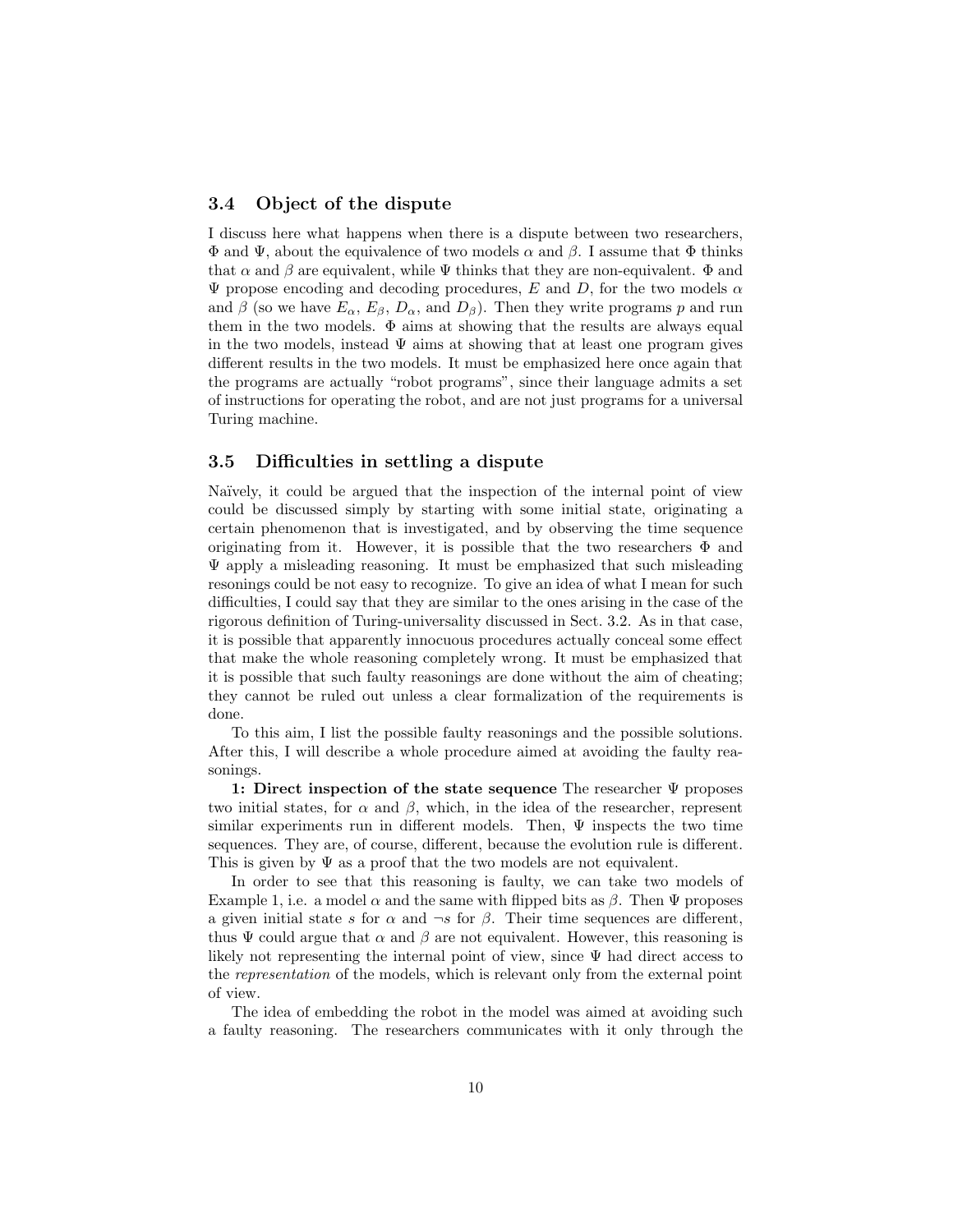program  $p$  and its result, so they do not have direct access to the representation of the model.

However, even with this approach, the discussion could be not easy. The researchers  $\Phi$  and  $\Psi$  could make use of misleading methods to prove their thesis, of which some are quite trivial. It is thus necessary to find a procedure for settling a dispute, which avoids the use of such tricks.

2: Hard wiring The encoding and decoding algorithms  $E$  and  $D$  are written by one of the researchers  $\Phi$  and  $\Psi$ . They are necessarily different for the two models; also the functions enabling the interaction with the robot are implemented differently in the two models. Thus it is possible that  $\Psi$  implements two different robot interaction functions, returning data which directly identify the model, without making any real robot operation.

As an example, Ψ could implement a hard-wired function which returns 0 in the encoder  $E_{\alpha}$  for  $\alpha$  and 1 in the encoder  $E_{\beta}$  for  $\beta$  (with no further operation). This will allow  $\Psi$  to claim that the two models are non-equivalent, also in the case of identical models.

In order to avoid this faulty reasoning, it is necessary that both  $\Phi$  and  $\Psi$ have the possibility of providing the encoders and the decoders. If  $\Psi$  provides two encoders  $E_{\alpha}$  and  $E_{\beta}$  with differently hard-wired robot-interaction functions, then  $\Phi$  can show that the reasoning is faulty simply providing an alternative encoder  $E'_{\beta}$ , in which the robot-interaction functions are instead hard-wired to the same results of  $E_{\alpha}$ .

3: Arbitrary interpretation of the outcome of the calculation One of the researchers could write a decoding algorithm  $D$  such that it does not give the real result of the calculation or operation really performed in the model, by analyzing the state  $s(t)$  at the end of the simulation, but rather calculates a result (independently of the state of the model s) which induces to believe that the two models are equivalent (or non-equivalent).

This situation is similar to the problem which arises in the definition of Turing-universality: the programs E and D could conceal some kind of calculation of the desired result. In analogy with the solutions proposed for that case, in order to avoid this problem, we require that  $E$  and  $D$  operate in polynomial time in the size of the program. Then the researchers will check if the result of an EXP-complete problem is still correctly calculated. This point is particularly significant and will be discussed in Sect. [3.6.](#page-11-0)

4: Simulation of a model inside another one The models considered here can be calculated by a Turing machine in a finite number of steps. On the other hand, both  $\alpha$  and  $\beta$  can receive initial data such that the time sequence generated from such initial states contains the information of the time-evolution of a Turing machine (they are Turing-universal). So it is always possible to give an initial state of  $\alpha$  such that it represents the calculation of the time sequence of  $\beta$ . In other words, whatever E and D are proposed by  $\Psi$  for  $\beta$ ,  $\Phi$  can always propose two E and D for  $\alpha$  which give exactly the same result, by embedding a universal Turing machine in  $\alpha$ , with a program which calculates the evolution of β.

Here, I do not aim at discussing the idea that our universe is a computer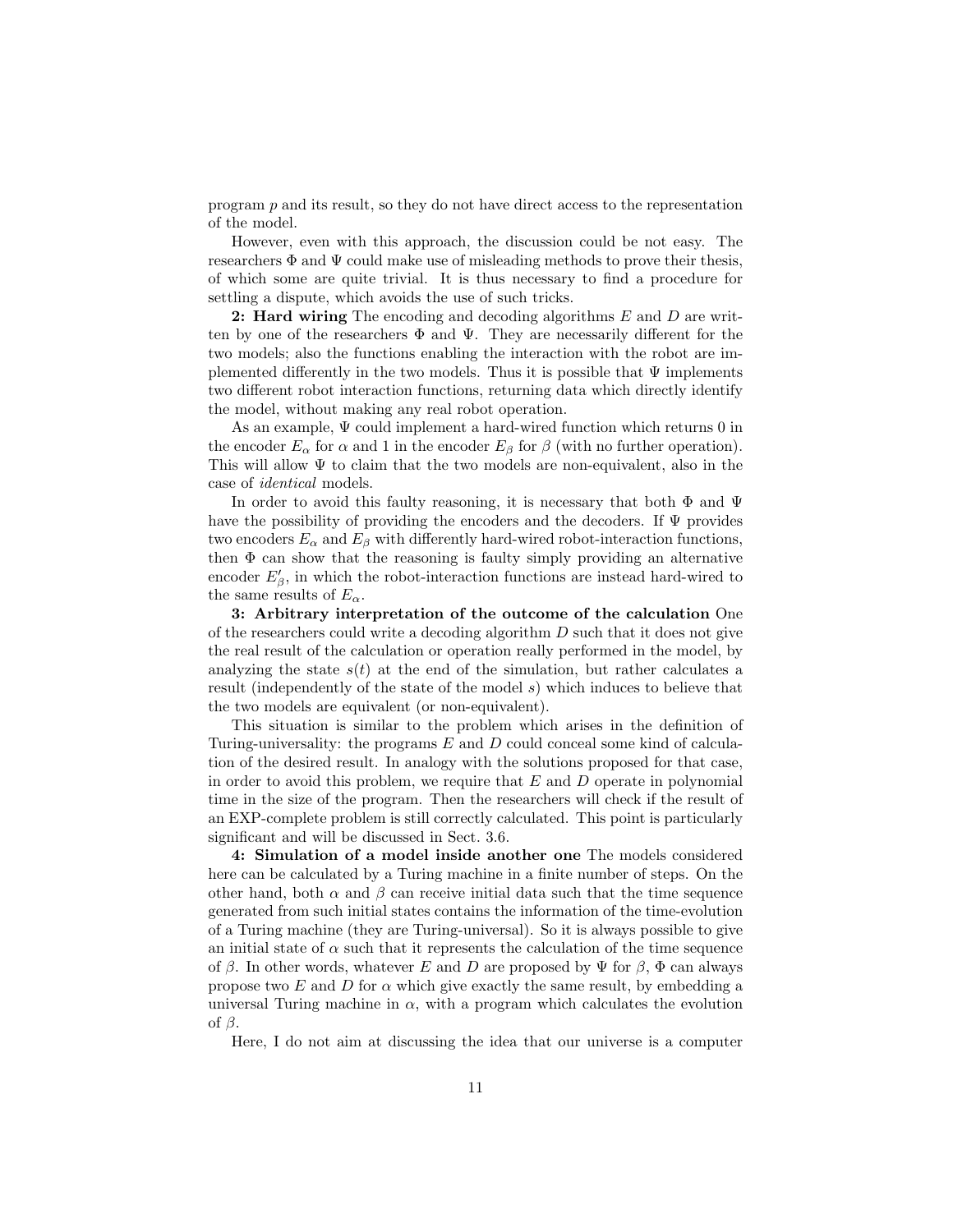simulation. This discussion is present in literature [\[23\]](#page-17-0) but it does not have anything to to with the present paper. Rather, the problem of simulation is a possible faulty reasoning which could be applied by  $\Phi$  in order to try to show that  $\alpha$  and  $\beta$  are equivalent.

This problem is avoided thanks to the property that each Turing-state corresponds to several micro-states. If  $\alpha$  and  $\beta$  are equivalent, then the number of mocro-states corresponding to each Turing-state are the same. If  $\alpha$  is simulating  $\beta$ , the number is larger, since each micro-state of  $\beta$  will be simulated by a Turing-state of  $\alpha$ , which, in turn, will correspond to even more micro-states of α.

#### <span id="page-11-0"></span>3.6 Method based on computational complexity

I propose that the point 3 in Sect. [3.5](#page-9-1) can be solved with a method based on computational complexity analysis.

The problem addressed here refers to the difficulty of unambiguously associating a state  $s(t)$ , reached at the end of the simulation, to the actual outcome of the executed program  $p$ . This association should be performed by the decoder  $D$ ; we want to avoid that it genuinely reports the decoded exit status of the program, but it could instead conceal some calculation, enabling  $D$  to first discriminate between the model  $\alpha$  and  $\beta$ , and then transferring this information as output.

The proposed method to prove that the outcome of the program is genuinely evaluated and reported by D is based on the computational complexity. It aims at certifying the output of a given robot program  $p$  ("accept" or "reject") without relying on the inspection of E and D. Imagine that the researcher  $\Psi$ wants to prove that the outcome of a given robot program (with finite running time) p is "accept".  $\Psi$  chooses an EXP-complete problem and writes a new program,  $p'$ , which is a modification of  $p$ . This new robot program takes the representations of two instances of the chosen EXP-complete problem as input,  $e_1$  and  $e_2$ , an operates as follows:

- 1.  $p'$  executes p until the state "accept" or "reject" is reached. As requested, p operates in finite time.
- 2. If the outcome of p is "accept", then  $p'$  proceedes by solving  $e_1$ , if the outcome of p is "reject", then  $p'$  proceedes by solving  $e_2$ . This can take exponential time in the input length.
- 3.  $p'$  returns the outcome of the calculation of  $e_1$  or  $e_2$ .

Then,  $\Psi$  shows that the output of  $p'$  is always the solution of  $e_1$  (for whatever input  $e_1, e_2$ ). This is a proof that the output of p is genuinely "accept": E and D operate in polynomial time, thus they cannot conceal the calculation of the solution of  $e_1$  or  $e_2$ , which are instances of an EXP-complete problem.

It is possible to make a step forward in this direction. It can be argued that E could operate such that both  $e_1$  and  $e_2$  are solved by the model, so that D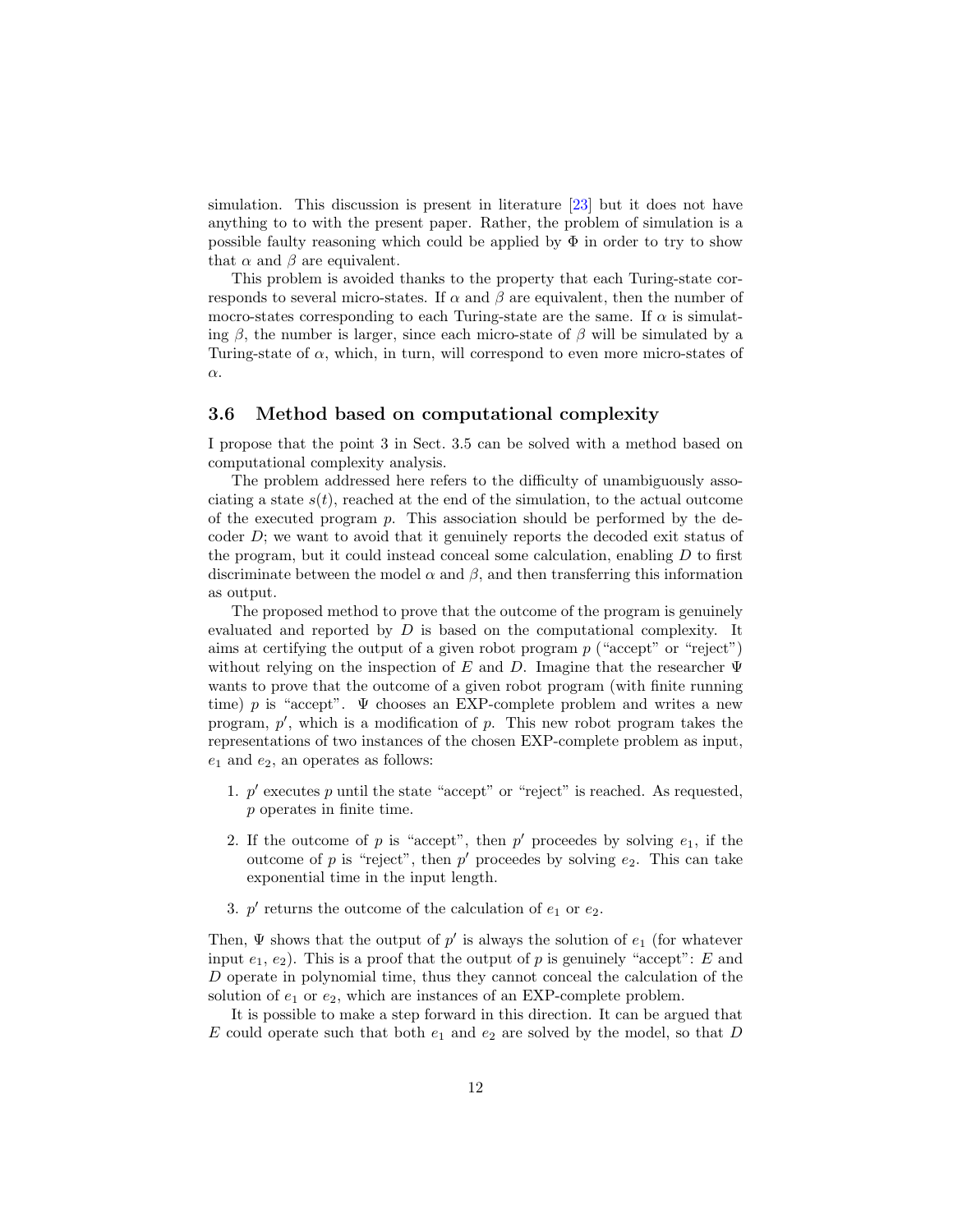could be able to cheat, giving the solution of  $e_1$  although the output of  $p$  is "reject". If this were the case, the EXP-complete problem would be genuinely solved by the model, and D would simply choose the solution irrespectively of the output of p. It is however easy to check if  $\Psi$  is cheating in this way. Indeed the final state  $s(t)$  should always contain the solution of both  $e_1$  and  $e_2$ , which can be decoded in polynomial time.

#### <span id="page-12-0"></span>3.7 Procedure for settling a dispute

I remind that there is a dispute between  $\Phi$  and  $\Psi$ , about the equivalence of two models  $\alpha$  and  $\beta$ .  $\Phi$  thinks that  $\alpha$  and  $\beta$  are equivalent, while  $\Psi$  thinks that they are non-equivalent.

Considering the possible faulty reasonings described above, a fair way of settling the dispute should follow this scheme.

- 1. Ψ proposes two couples of E and D ( $E_{\alpha}$ ,  $E_{\beta}$ ,  $D_{\alpha}$ , and  $D_{\beta}$ ), for  $\alpha$  and  $\beta$ , and shows a program p which has different outcomes in  $\alpha$  and  $\beta$ . (Why does  $\Psi$  start? Because it is always easy to build two couples of E and D which do not give differences: it's enough that the robot-interaction functions do not perform any operation, so that they simply implement a Turing machine without any robot)
- <span id="page-12-3"></span>2. Φ accuses  $\Psi$  to use the trick 3 (arbitrary interpretation of the state).  $\Psi$ proposes a set of programs p, which run a different EXP-complete problem in  $\alpha$  and  $\beta$ ,  $e_1$  and  $e_2$ , respectively. This calculation cannot be concealed in E or D (because they operate in polynomial time). If  $\Psi$  is unable to do so, then the dispute is resolved in favour of Φ, else we go on.
- 3. Φ objects that maybe E and D actually compute both  $e_1$  and  $e_2$ , and  $D_{\alpha}$ reports the result of  $e_1$ , while  $D_\beta$  report the result of  $e_2$ .  $\Psi$  challenges  $\Phi$  to prove this, by proposing  $D_{\alpha}$  and  $D_{\beta}$  which report the exchanged results,  $e_2$  and  $e_1$  exchanged. If  $\Phi$  is able to do so, then the dispute is resolved in favour of  $\Phi$ , else we go on.
- 4. Φ accuses Ψ to use the trick 2 (hard wiring) and tries to build  $E_\beta$  and  $D_\beta$ (only for  $\beta$ , not for  $\alpha$ ) such that they give the same results of  $E_{\alpha}$  and  $D_{\alpha}$ in  $\alpha$ . If  $\Phi$  is not able to do so, then the dispute is resolved in favour of  $\Psi$ , else we go on.
- 5.  $\Psi$  accuses  $\Phi$  to use the trick 4 (simulation). The number of micro-states corresponding to each Turing-state is inspected. If it is the same, then the dispute is resolved in favour of Φ, else in favour of Ψ.

## <span id="page-12-2"></span><span id="page-12-1"></span>4 Transformations: do they ensure equivalence?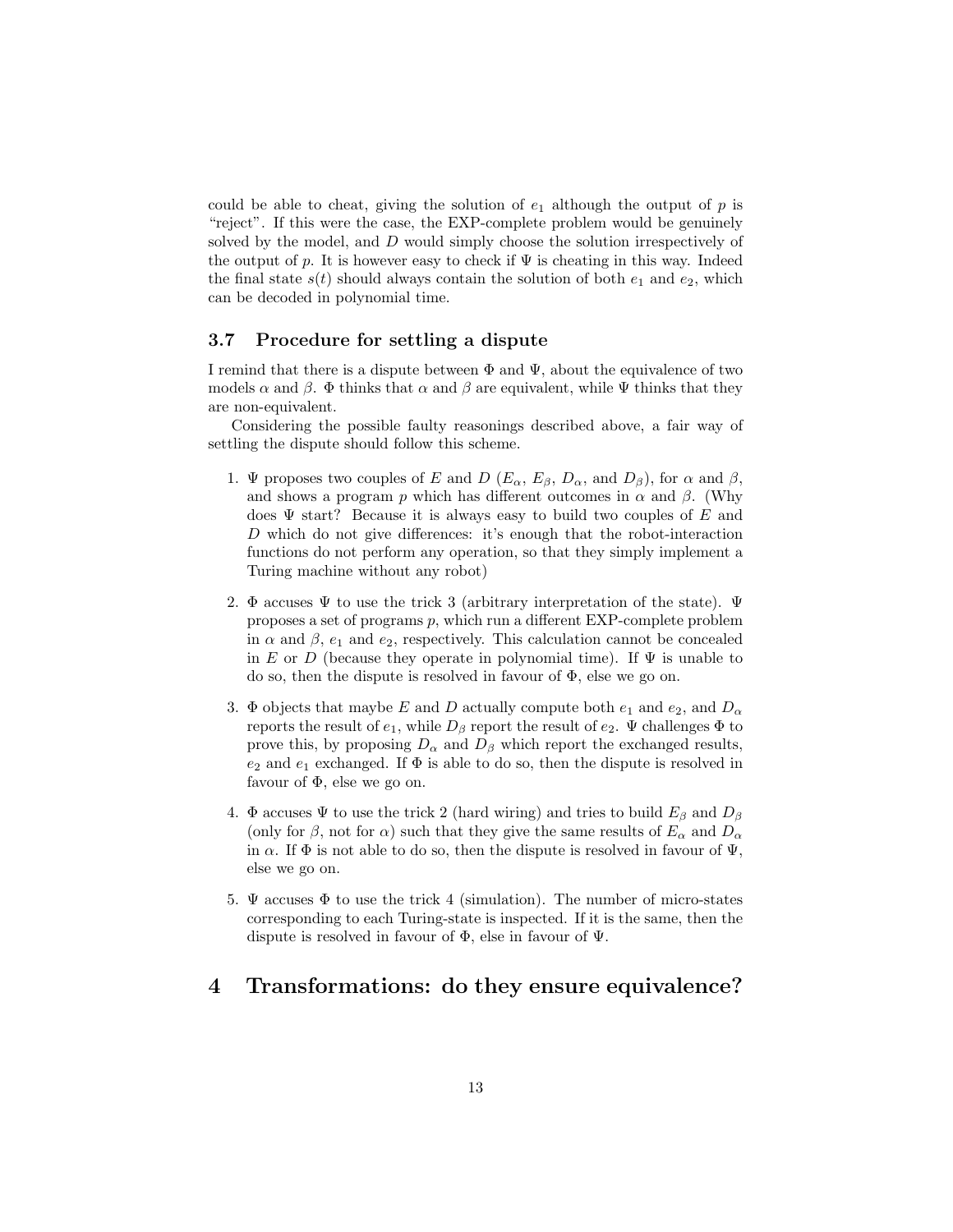#### 4.1 Definitions

Transformations play an important role in physical theories. The same mathematical model can be represented in different coordinate systems, resulting in different mathematical formulations, which, however, do not change the underlying meaning. A change of coordinates is a transformation, connecting the different mathematical models. It is often implicitly assumed that a change of coordinates transforms a model into an empirically equivalent one. However, the existence of a transformation between two models in general does not ensures that they are empirically equivalent; this has been discussed in particular for quantum theories [\[24\]](#page-17-1).

In the context of the present discussion, a transformation  $T$  is here defined as a function which transforms states of the model into states:  $s' = T(s)$ . Let us take two models characterized by evolution rules  $F$  and  $F'$  and consider two time sequences  $s(t)$  and  $s'(t)$ , which obey F and F', respectively. We say that the time sequence  $s'(t)$  is the T-transform of  $s(t)$  if:

$$
s'(t) = T\left[s(t)\right] \tag{4}
$$

If this is true for whatever couple of time sequences obeying  $F$  and  $F'$ :

$$
F'[T(s)] = T[F(s)] \tag{5}
$$

If the two evolution rules  $F$  and  $F'$  are connected by this relation through T, then we say that  $F'$  is the T-transform of  $F$  and that the two models are connected by the transformation T.

The question now is whether the presence of a transformation connecting two models  $\alpha$  and  $\beta$  ensures their equivalence.

## <span id="page-13-0"></span>4.2 Polynomial-time invertible transformations ensure equivalence

The flipping of the bits, described in Example [1,](#page-6-3) is actually a transformation, although quite simple. We expect that the models  $\alpha$  and  $\beta$ , connected by such a transformation, are equivalent. Naïvely, we can expect that simple enough transformations ensure equivalence. A rigorous definition capturing the vague idea of simplicity is the following.

Definition 1 (Polynomial-time invertible transformation). A transformation T is "polynomial-time invertible" if:

- T is invertible (i.e. one-to-one and onto), so that  $T^{-1}$  is defined;
- $\bullet$   $T(s)$  can be calculated in polynomial time in the size of s;
- $T^{-1}(s)$  can be calculated in polynomial time in the size of s.

It can be easily seen that the flipping of the bits, described in Example [1,](#page-6-3) is actually a "polynomial-time invertible" transformation.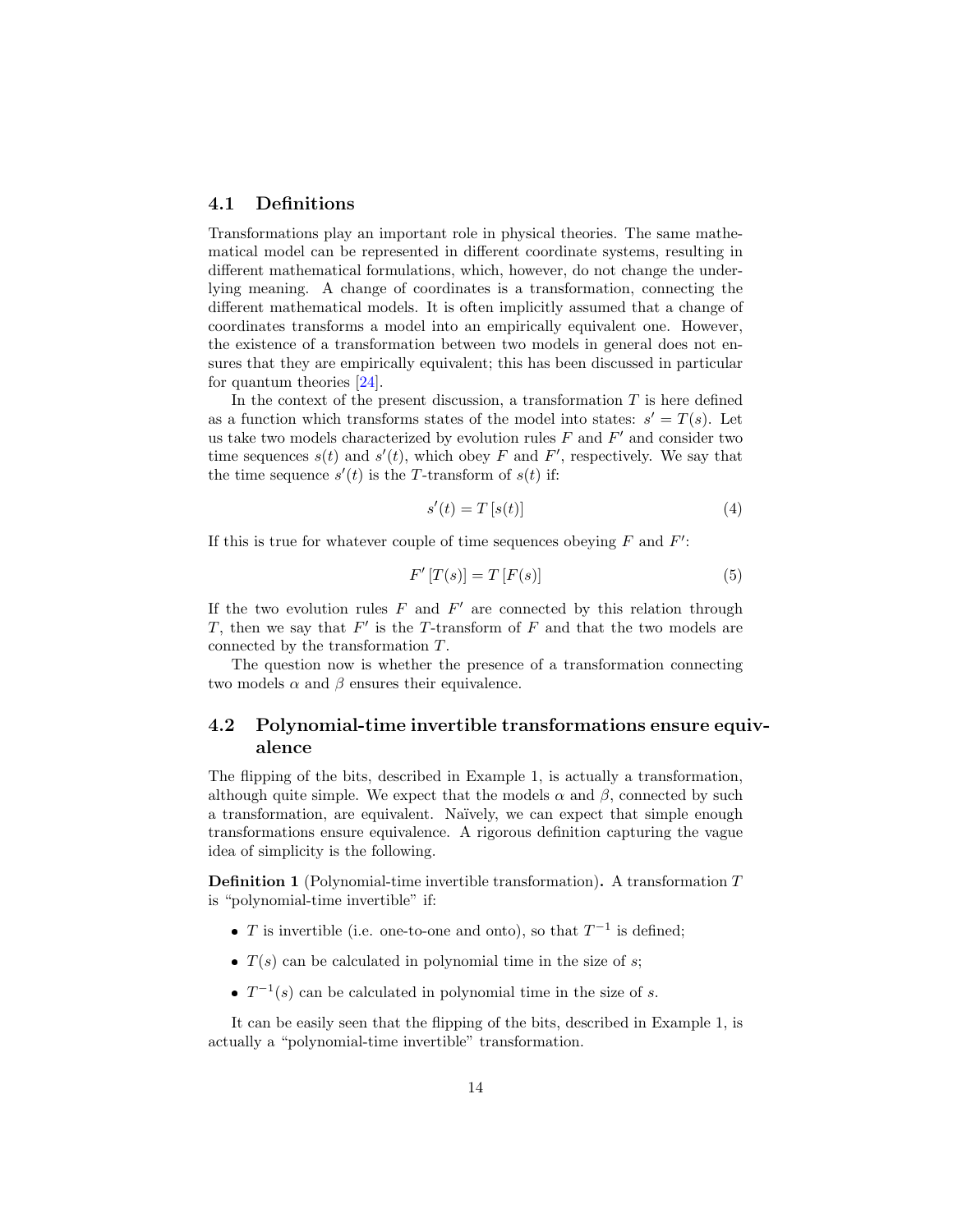It is now possible to show that the presence of a polynomial-time invertible transformation T connecting two models  $\alpha$  and  $\beta$  actually implies that they are equivalent, as stated in the following proposition.

**Proposition 1.** We have two models  $\alpha$  and  $\beta$ . If they are connected by a polynomial-time invertible transformation  $T$ , then they are equivalent.

Proof. We must follow the description of the dispute discussed in Sect. [3.7,](#page-12-0) between  $\Phi$  and  $\Psi$ , about the equivalence of two models  $\alpha$  and  $\beta$ .  $\Phi$  thinks that  $\alpha$  and  $\beta$  are equivalent, while  $\Psi$  thinks that they are non-equivalent.

If  $\Psi$  proposes encoding and decoding functions for  $\alpha$ ,  $E_{\alpha}$  and  $D_{\alpha}$ ,  $\Phi$  can propose encoding and decoding functions for  $\beta$ , defined as follows:

$$
E_{\beta}(p) = T \left[ E_{\alpha}(p) \right] \tag{6}
$$

$$
D_{\beta}(s') = D_{\alpha} [T^{-1}(s')] \tag{7}
$$

Since  $E_{\alpha}$ ,  $D_{\alpha}$ , T, and  $T^{-1}$  operate in polynomial time, also  $E_{\beta}$  and  $D_{\beta}$  operate in polynomial time and are thus valid encoding and decoding functions. It is easy to see that, for whatever program p, the output of the execution in  $\alpha$  with  $E_{\alpha}$  and  $D_{\alpha}$  is equal to the output of the execution in  $\beta$  with  $E_{\beta}$  and  $D_{\beta}$ .

On the other hand, we also see that  $\Psi$  cannot fulfill the requirement of point [2](#page-12-3) of Sect. [3.7,](#page-12-0) also discussed in Sect. [3.6.](#page-11-0) Indeed, the output in  $\alpha$  and  $\beta$ should correspond to the solution of two different instances  $e_1$  and  $e_2$  of an EXPcomplete problem: it is impossible to calculate one from the other by means of a polynomial-time calculation.  $\Box$ 

## <span id="page-14-0"></span>4.3 A (complex enough) transformation connects couples of models

If "simple enough" transformation ensure equivalence, are there "complex enough" transformations connecting non-equivalent models? The answer is likely positive. It is indeed possible to show that a transformation always exists between couples of models chosen in a particular set, which is however quite general. This transformation is defined below, but it requires a preliminaty definition.

Definition 2 (Model with counter). A model has a "counter" if there is a function  $\tau$  of the states with values in relative numbers such that:

$$
\tau[F(s)] = \tau(s) + 1\tag{8}
$$

For whatever model, it is possible to obtain a "model with counter" by associating it to a register which is incremented at each time step.

**Definition 3** (Brute-force transformation). Consider two models  $\alpha$  and  $\beta$ ;  $\alpha$ is a model with counter, with function  $\tau$ . The "brute-force transformation" T between them is defined as:

$$
T(s) = F'^{\tau(s)} \left[ F^{-\tau(s)}(s) \right] \tag{9}
$$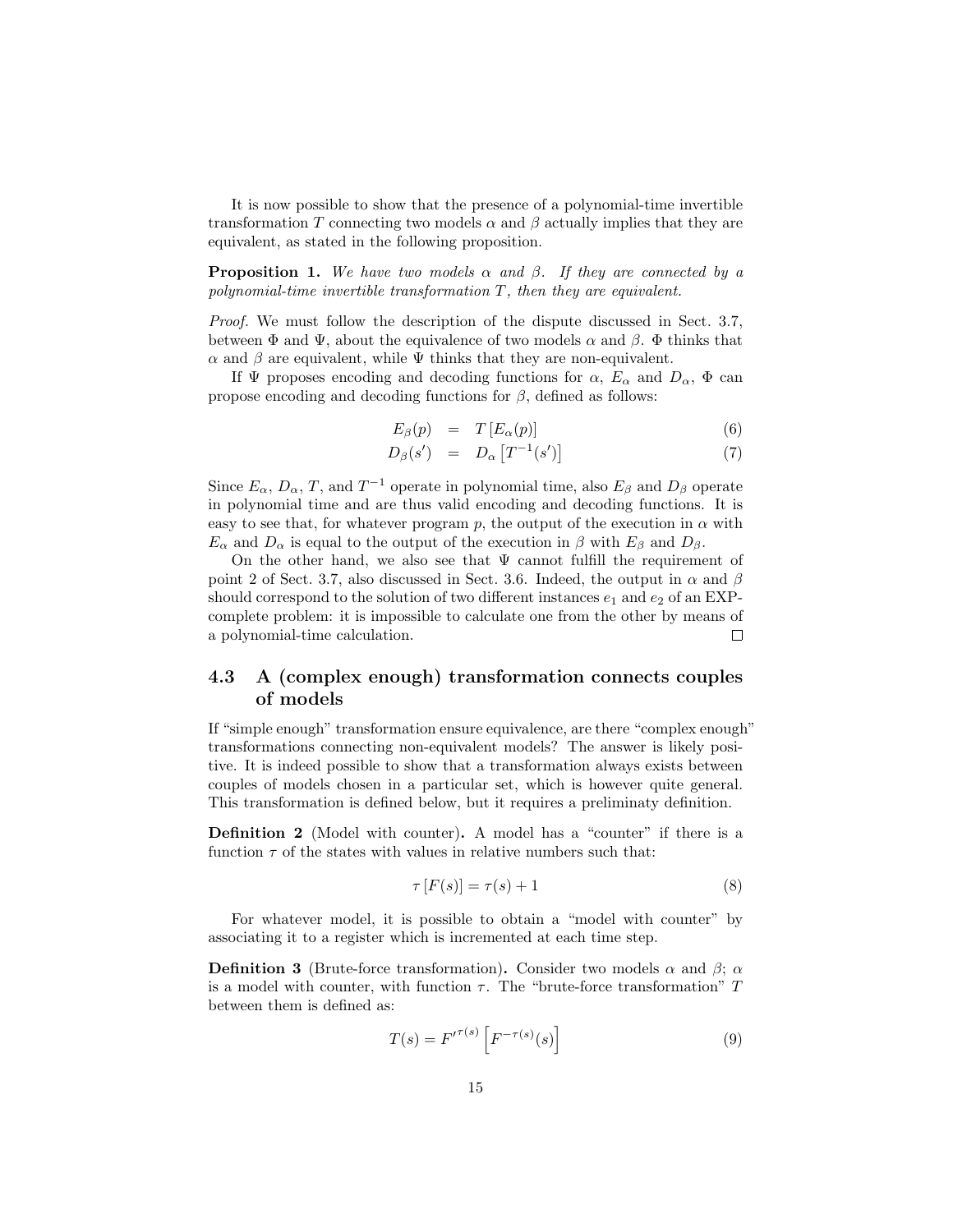It is easy to see that T transforms  $\alpha$  into  $\beta$ .

Since the "models with counter" are a quite general type of models, it is likely that a couple of non-equivalent  $\alpha$  and  $\beta$  can be found, where  $\alpha$  is a model with counter. Such models are however connected by the "brute-force transformation". We can thus see that there can be transformations which do not ensure equivalence. .

## <span id="page-15-0"></span>5 Conclusions

I introduced the idea that the empirical equivalence can be studied from an "internal point of view" by numerically simulating a system, including a robot which performs experiments. I showed that a discussion about the equivalence of two models, from this "internal point of view", requires some subtleties and I suggested how to correctly perform it. The distinction between equivalent and non-equivalent models is based on the theory of computational complexity.

From the suggested procedure for discussing the equivalence, I obtained a sufficient condition for equivalence, i.e. the existance of a transformation between the two models that can be calculated in polynomial time. I gave examples of a transformation that meet this condition, and of a transformation that does not, and hence can transform a model into another model that is not equivalent.

Although the discussion only covers systems that are discrete (in space, time and states of cell), various properties of complexity classes have been extended to continuous systems. Whether this is possible in the present case will be the goal of future work.

## References

- <span id="page-15-1"></span>[1] P. Duhem. The Aim and Structure of Physical Theory. Princeton University Press, Princeton NJ, 1954.
- <span id="page-15-2"></span>[2] C. Hoefer and A. Rosenberg. Empirical equivalence, underdetermination, and systems of the world. Philosophy of Science, 61:592–607, 1994.
- <span id="page-15-3"></span>[3] L. Laudan and J. Leplin. Empirical equivalence and underdetermination. The Journal of Philosophy, 88:449–472, 1991.
- <span id="page-15-4"></span>[4] P. Acuña and D. Dieks. Another look at empirical equivalence and underdetermination of theory choice. European Journal for Philosophy of Science, 4(2):153–180, 2013.
- <span id="page-15-5"></span>[5] P. Acuña and D. Dieks. Artificial examples of empirical equivalence. Springer, 2014.
- <span id="page-15-6"></span>[6] R. Boyd. Realism, underdetermination, and a causal theory of evidence. Noûs, 7:1-12, 1973.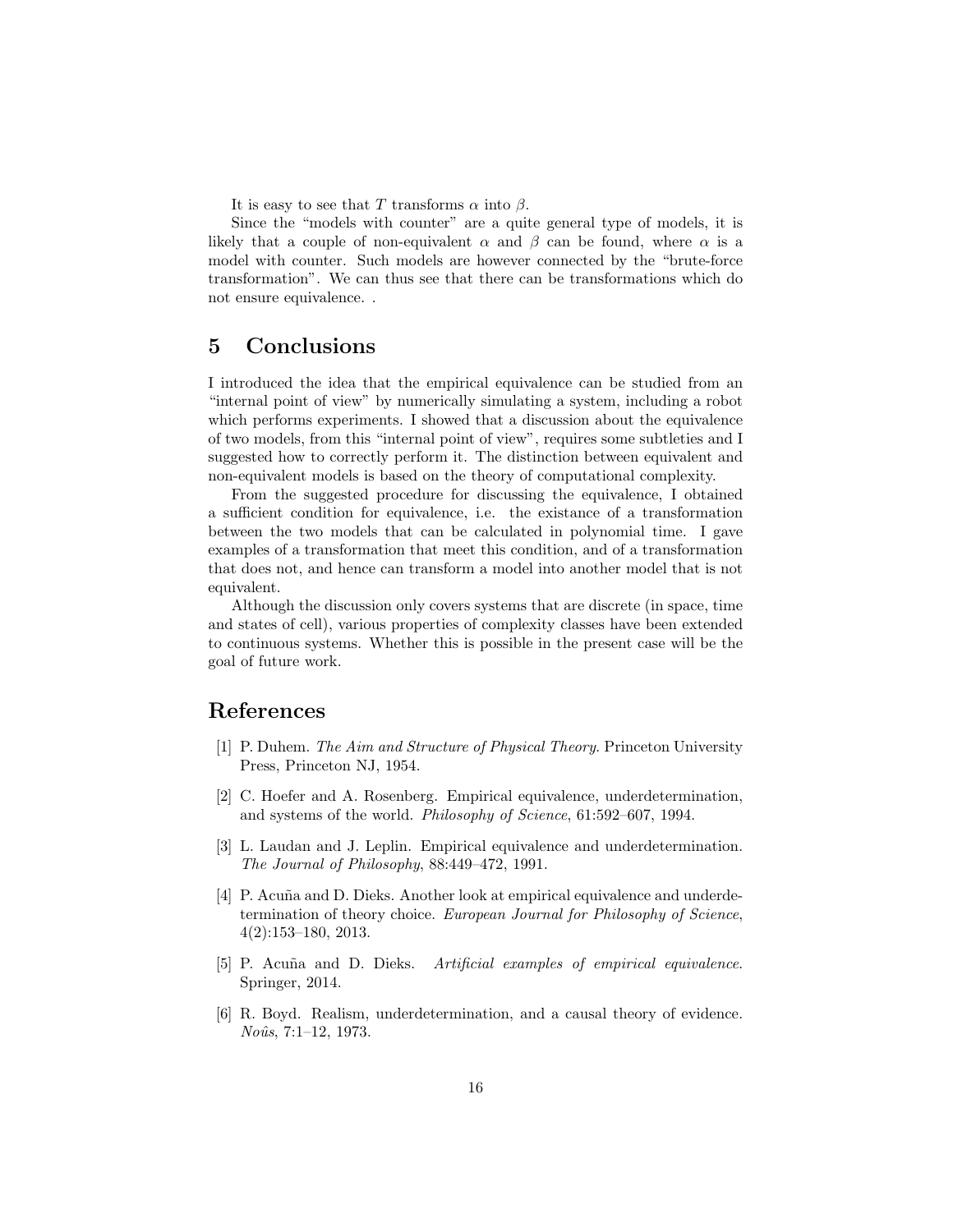- <span id="page-16-0"></span>[7] J. Worrall. Underdetermination, realism and empirical equivalence, 2011.
- <span id="page-16-1"></span>[8] P. Bak, C. Tang, and K. Wiesenfeld. Self-organized criticality: an explanation of  $1/f$  noise. Physical Review Letters, 59(4), 1987.
- <span id="page-16-2"></span>[9] Sanjeev Arora and Boaz Barak. Computational Complexity: A Modern Approach. Cambridge University Press, New York, 2009.
- <span id="page-16-3"></span>[10] S. Aaronson. Why philosophers should care about computational complexity, 2011. manuscript Pre-print.
- <span id="page-16-4"></span>[11] Martin Gardner. The fantastic combinations of John Conway's new solitaire game of life. Scientific American, 223:120–123, 1970.
- <span id="page-16-5"></span>[12] P. Sarkar. A brief history of cellular automata. ACM Computing Surveys, 32(1):80–107, 2000.
- <span id="page-16-6"></span>[13] S. Wolfram. Universality and complexity in cellular automata. Physica D: Nonlinear Phenomena, 10(1–2):1–35, 1984.
- <span id="page-16-7"></span>[14] B. Durand and Zs. Róka. The game of life: universality revisited, 1999. Cellular automata, (Saissac, 1996) (M. Delorme and J. Mazoyer, eds.), Kluwer Acad. Publ., Dordrecht.
- <span id="page-16-8"></span>[15] M. Cook. Universality in elementary cellular automata. Complex Systems,  $15(1):1-40, 2004.$
- <span id="page-16-9"></span>[16] J. von Neumann and A. W. Burks. Theory of self-reproducing automata. University of Illinois Press, Urbana and London, 1966.
- <span id="page-16-10"></span>[17] C. H. Bennett. Logical reversibility of computation. IBM Journal of Research and Development, 17(6):525–532, 1973.
- <span id="page-16-11"></span>[18] A. M. Turing. On computable numbers, with an application to the entscheidungsproblem. Proc. London Math. Soc. Ser., 2(42):230–265, 1937.
- <span id="page-16-12"></span>[19] Nicolas Ollinger. Universalities in cellular automata; a (short) survey, 2008. Bruno Durand. JAC 2008, Uzès, France, Regular paper track. ¡hal-00274563¿ HAL Id: hal-00274563 https://hal.archives-ouvertes.fr/hal-00274563.
- <span id="page-16-13"></span>[20] Y. Rogozhin. Small universal turing machines. Theoretical Computer Science, 168(2):215–240, 1996.
- <span id="page-16-14"></span>[21] M. D. Davis and M. Davis. A note on universal turing machines. Journal of Symbolic Logic, 35(4):590–590, 1970.
- <span id="page-16-15"></span>[22] A. Gajardo and E. Goles. Circuit universality of two dimensional cellular automata: a review. In C. S. Calude, editor, Randomness and Complexity: From Leibniz to Chaitin, chapter 7. World Scientific Publishing, Singapore, 2007.